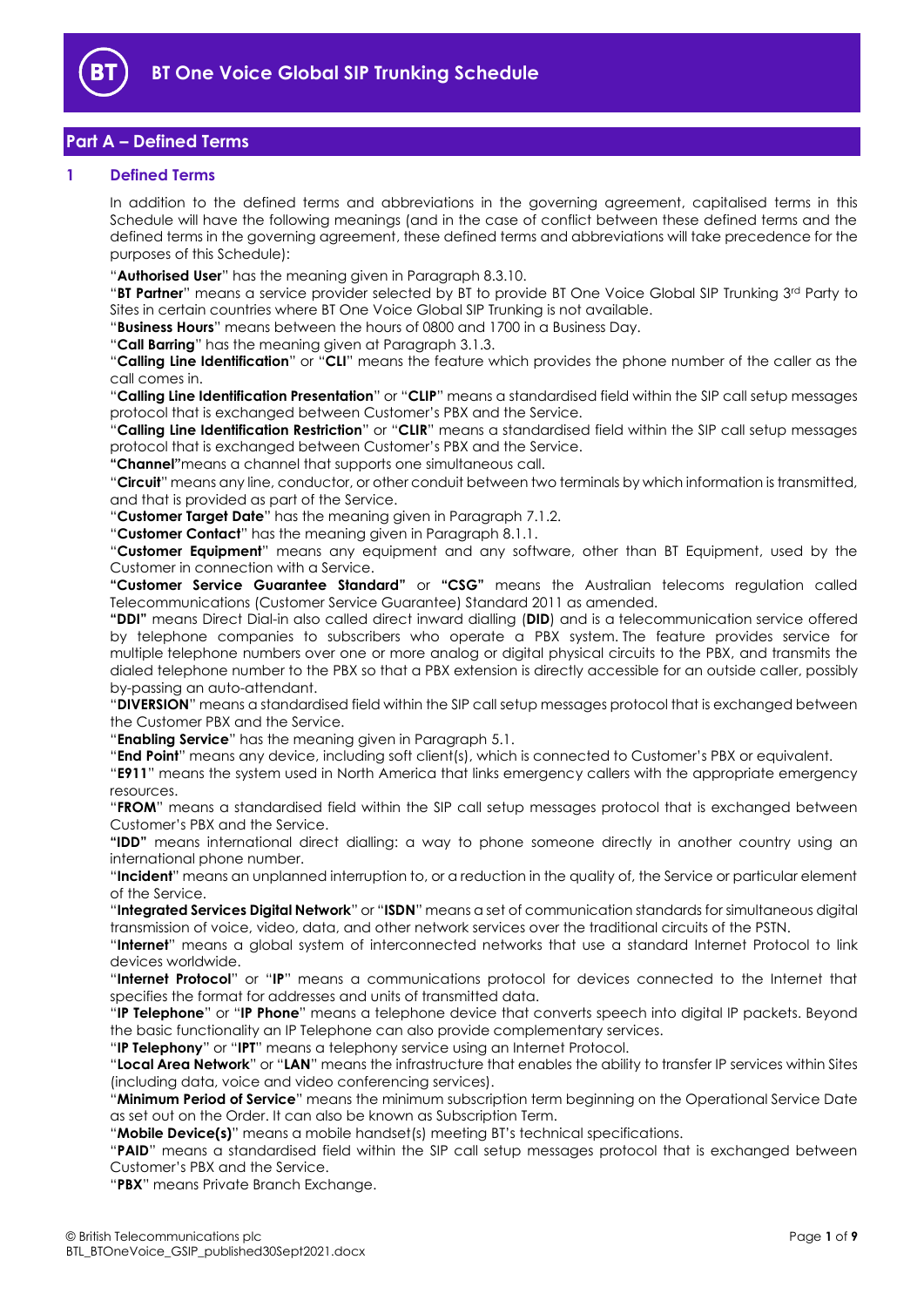

"**Planned Maintenance**" means any maintenance BT has planned to do in advance.

"**PSTN**" means Public Switched Telephone Network, which is the concentration of the world's public circuit switched telephone networks.

- "**Service**" or "**BT One Voice Global SIP Trunking Service**" has the meaning given in Paragraph 2.
- "**Service Desk**" has the meaning given in Paragraph [7.1.1.](#page-4-1)
- "**Service Management Boundary**" has the meaning given in Paragraph 4.

"**SIP**" means Session Initiation Protocol which is a technical standard used to initiate and terminate voice calls "**sessions**".

"**Site**" means a location at which the Service is provided.

"**Standard Service Components**" has the meaning given in Paragraph 3.

"**Subscription Term**" is the period set out in the Order. It can also be known as Minimum Period of Service.

"**Ticket**" has the meaning given in Paragraph [9.2](#page-6-0) and may also be known as a "**fault reference number**".

"**VoIP**" or "**Voice-over Internet Protocol**" means delivery of voice and multimedia communications over Internet Protocol (IP) networks.

## **Part B – The Service**

### **2 Service Summary**

2.1 The BT One Voice Global SIP Trunking Service provides a full PSTN/ISDN replacement service supporting outgoing and incoming PSTN calls, calls to emergency services and most call types to local (national) services (the "**Service**").

## **3 Standard Service Components**

### 3.1 **Overview**

- 3.1.1 The Customer will either order a geographic number range from BT or request that BT ports in Customer's existing geographic number range from its existing supplier. Number porting will be conducted only in accordance with any locally applicable regulation and if it is technically possible to do so. The Customer will be required to sign a Letter of Authority or equivalent document when the Customer makes a porting request with BT.
- 3.1.2 In some locations the Customer will be able to make calls to directory services that exist in the country that the DDI is registered.
- <span id="page-1-0"></span>3.1.3 In some locations the Customer can specify that certain outgoing calls are barred ("**Call Barring**"). Details of the Call Barring options available by country are available on request.
- 3.1.4 The Customer accepts that carrier selection is barred for all Users at any locations where the Service is provided.
- 3.1.5 The Customer will select in the Order one of the following calling plans for each User:

| <b>Supported Features</b> | <b>Calling Plans</b> |                                                            |                           |                                                          |
|---------------------------|----------------------|------------------------------------------------------------|---------------------------|----------------------------------------------------------|
|                           |                      | <b>Basic &amp; Basic Lite Standard &amp; Standard Lite</b> | <b>Pro &amp; Pro Lite</b> | <b>Advanced &amp; Advanced Lite</b>                      |
| Channel                   |                      |                                                            |                           |                                                          |
| <b>DDI</b>                |                      |                                                            |                           |                                                          |
| <b>Domestic calls</b>     |                      |                                                            |                           |                                                          |
|                           |                      |                                                            |                           |                                                          |
| International calls       |                      |                                                            |                           | For countries set out For countries set out in List B in |
|                           |                      |                                                            | in List A in Order        | Order                                                    |

- 3.1.6 Further DDIs can be Ordered for an additional Charge as set out in the Order.
- 3.1.7 The lite version of a calling plan has a higher contention ratio.

### 3.2 **CLI Presentation**

- 3.2.1 The Customer can request presentation of the Customer's CLI, or restriction of the Customer's CLI from being presented to the destination. The Customer can also specify that the Customer's legally permissible 'user provided CLI' is passed on to the destination and for a PBX this means that the User's extension will be included in the CLI. BT will not accept requests to restrict CLI on calls to emergency services, where any law and/or regulation require such CLI to be presented.
- 3.2.2 BT will register the Customer's CLI within the BT Network to enable identification of the relevant location. BT may not terminate calls where BT is not able to identify clearly location(s) via the Customer's CLI.
- 3.2.3 BT cannot guarantee the delivery of CLI over third party networks.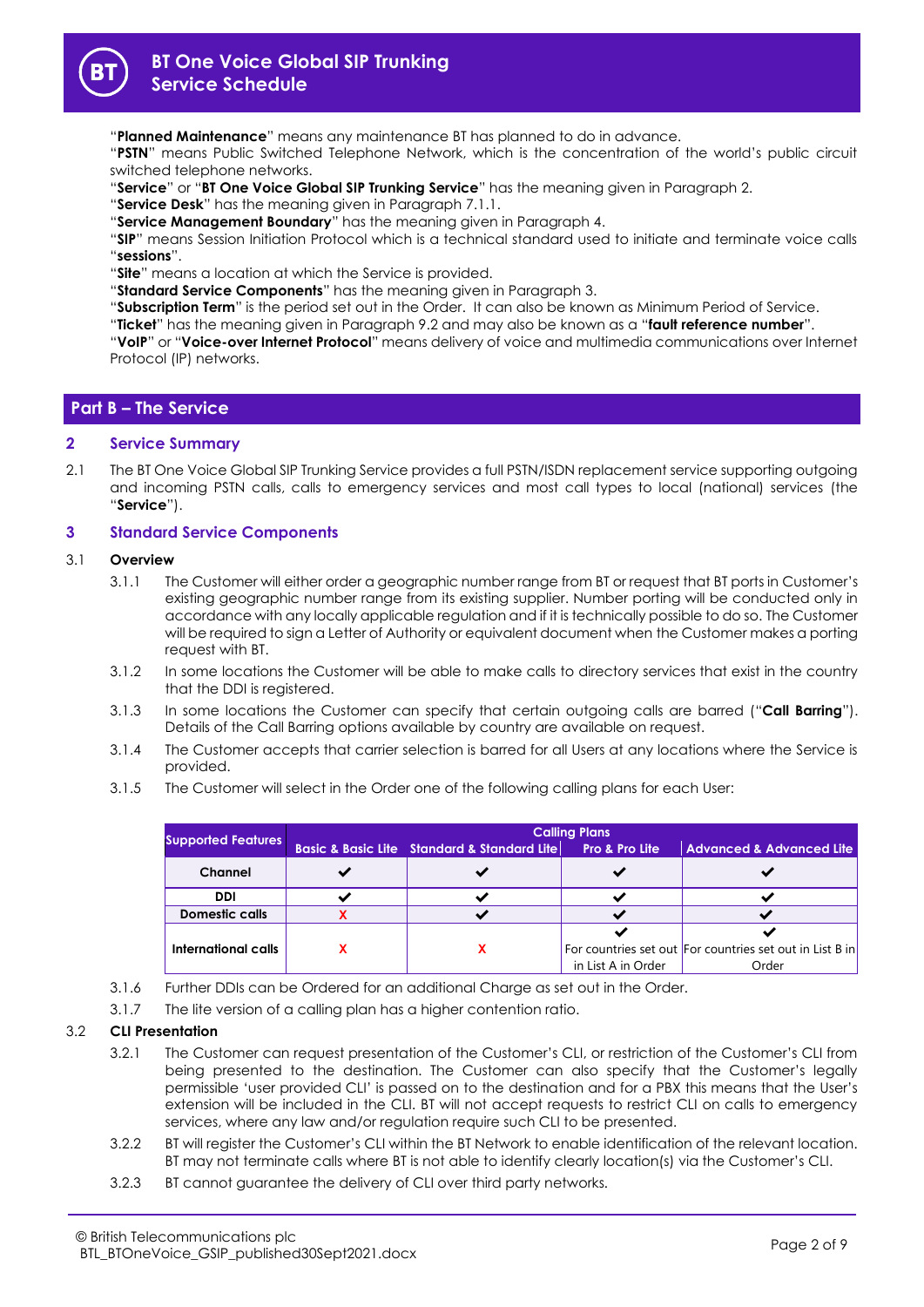

## 3.3 **Supply of Service to Site(s) in Australia:**

- 3.3.1 BT may reject any calls that are presented with override dial codes;
- 3.3.2 BT One Voice Global SIP Trunking Services are subject to a minimum block of five service connections;
- 3.3.3 the Customer Service Guarantee Standard (CSG) is not applicable to BT One Voice Global SIP Trunking; and
- 3.3.4 BT cannot guarantee CLI delivery for internationally originated calls where CLI is not presented by the calling party.

## 3.4 **Supply of Service to Site(s) in Italy:**

- 3.4.1 BT One Voice Global SIP Trunking allows nomadic use of numbers within all the Italian telephone districts (i.e. limited to the Italian territory);
- 3.4.2 The Customer will comply with all the applicable mandatory Italian laws and regulations that apply in the field of use of the numbering and, in particular, the Resolution 8/15/CIR and subsequent modifications and additions thereof;
- 3.4.3 The Customer accepts that BT One Voice Global SIP Trunking cannot be used on mobile networks.

## 3.5 **Supply of Service to Site(s) in Spain:**

- 3.5.1 BT may reject any calls that are presented with override dial codes;
- 3.5.2 BT One Voice Global SIP Trunking allows use of numbers as long as the customer has a site in the city of the numbering (i.e. to use 91 numbers customer must have a site in Madrid);
- 3.5.3 The Customer must sign the Spanish Service Agreement/letter;
- 3.5.4 The Customer accepts that BT One Voice Global SIP Trunking cannot be used on mobile networks;
- 3.5.5 Premium rate numbers are blocked and access to them has to be required by the Customer;
- 3.5.6 Numbers have to be used directly by Customer. The reselling of the Service by the Customer is forbidden unless previously authorised in writing by an authorised legal representative in the local BT entity.

### 3.6 **Number Portability Requests**

- 3.6.1 For number portability requests:
	- (a) the Customer must ensure that the correct numbers to be ported are submitted otherwise BT may apply Charges in accordance with Paragrap[h 10.3.6;](#page-6-1) and
	- (b) the successful portability of existing numbers to the Service is not guaranteed, is subject to applicable technical requirements and dependent on BT's interconnect carriers having the necessary porting arrangements with the relevant carrier.
- 3.6.2 For standard and forwarding calling scenarios the Customer will send the specific CLI, which allows the identification of the Customer's physical location within the PAID (P-Asserted ID) field. The format needs to be in international format like [+CCxxx] or [00CCxxx].
- 3.6.3 The Customer will not manipulate the CLI sent in PAID unless BT is informed and have agreed to the change in advance.
- 3.6.4 The Customer will send, in addition, for forwarding calling scenarios, the CLI within the DIVERSION field. The format needs to be in international format like [+CCxxx] or [00CCxxx].
- 3.6.5 The Customer will send a presentation CLI within the FROM field. The sent number must be in line with domestic regulations and will be screened by BT. In the event that the CLI fails the screening, no CLI will be sent within FROM field - the BT Network will forward the default CLI. The format needs to be in international format like [+CCxxx] or [00CCxxx].
- 3.6.6 Where Centralised SIP Trunking is used, CLIP/CLIR attributes remain unchanged.

## **4 Service Management Boundary**

- 4.1 BT will provide and manage the Service as set out in this Schedule and as set out in any applicable Order up to the session border controller on the BT-provided unified communication service ("**Service Management Boundary**").
- 4.2 BT will have no responsibility for the Service outside the Service Management Boundary.
- 4.3 BT does not make any representations, whether express or implied, about the interoperability between the Service and any Customer Equipment.

## 4.4 **Other Restrictions**

- 4.4.1 BT One Voice Global SIP Trunking cannot be provided for Mobile Devices.
- 4.4.2 BT cannot guarantee the delivery of CLI over third party networks.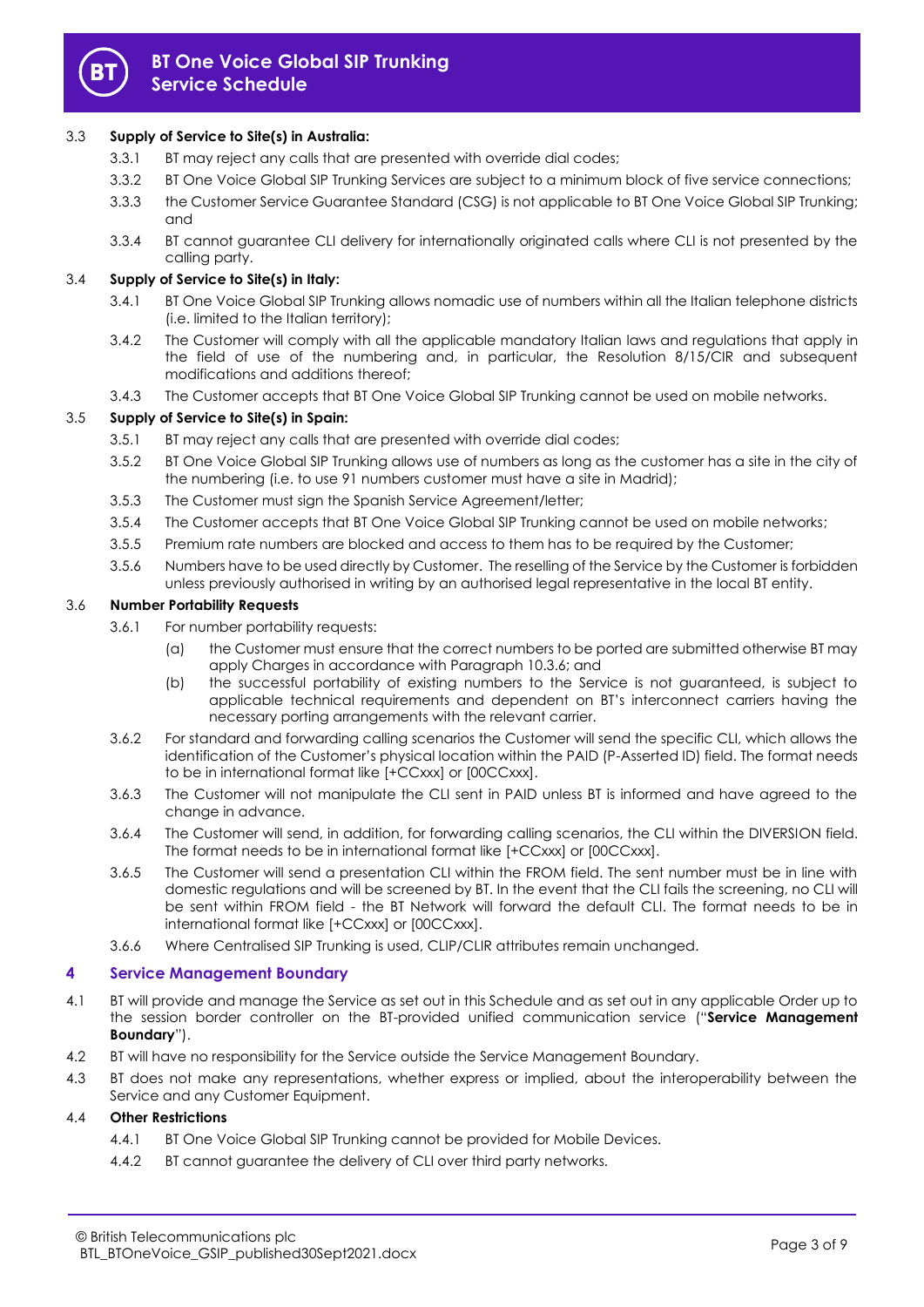

## **5 Enabling Services**

- <span id="page-3-0"></span>5.1 The Customer will have the following services in place that will connect to the Service and are necessary for the Service to function and will ensure that these services meet the minimum technical requirements that BT specifies;
	- 5.1.1 a BT-provided unified communication services,
- 5.2 If BT provides the Customer with any services other than the Service (including, but not limited to any Enabling Service) this Schedule will not apply to those services and those services will be governed by their separate terms.

## **6 Specific Terms and Conditions**

## 6.1 **Minimum Period of Service**

The Minimum Period of Service shall be set out on the Order. At the end of the Minimum Period of Service, unless one of the Parties gives written notice to the other of an intention to terminate the Service in accordance with the General Terms and Conditions of the Agremeent, BT will continue to provide the Service and each Party will continue to perform its obligations in accordance with the Agreement.

### 6.2 **Access to Emergency Services**

- 6.2.1 The Customer will ensure that the Customer's Users acknowledge and agree that the Service provides the ability for Users to call the emergency services by dialling the emergency service numbers applicable to the country in which the DDI is located but that caller location information will only be provided where the Customer:
	- (c) informs BT of the geographic location of calling numbers to enable BT to maintain a database of calling numbers and geographic locations;
	- (d) informs BT immediately of any changes to those locations; and
	- (e) configures the Customer's PBX/UC platform to accurately convey correct calling number locations.
- 6.2.2 The Customer will provide all reasonable assistance to enable BT to add the correct emergency centre code to the routing information in order for BT to route the call to the relevant emergency centre, failing which the Customer will provide a separate break out for emergency calls from the Customer's relevant location(s).
- 6.2.3 The Customer will comply with the terms and conditions of the VOIP Obligations Annex to Voice Schedules.
- <span id="page-3-2"></span>6.2.4 The Customer will ensure that Users have other means of accessing the emergency services if a User is moved from the Customer's emergency location, and is used away from the Customer's registered emergency location.
- 6.2.5 BT does not guarantee the ability to call the emergency services using the Service.
- <span id="page-3-1"></span>6.2.6 Emergency calls may fail or call continuity may be affected, where there is a mains power failure, failure of Internet service and connectivity, or failure of access to the Service.
- 6.2.7 The Customer and the Customer's Users will not be able to make emergency calls if BT has suspended or interrupted the Service for any reason.
- 6.2.8 Wherever possible the Customer should consider an alternative means to support emergency calls should the Service not be available due to the conditions set out in Paragraphs [6.2.6](#page-3-1) and 6.2.7.
- 6.2.9 Customer's failure to comply with the requirements of Paragraph 6.2 will constitute a material breach of the Agreement. BT accepts no responsibility or liability to the Customer in the event of Customer's failure to comply with Paragraph 6.2.

### 6.3 **Traffic Data**

The Customer consents to BT acquiring specific voice traffic data and content as part of the delivery, support, reporting and billing processes on the BT Network. BT will not share such traffic data and content with any third party and will store the traffic data and content in order to comply with Customer's agreed support, reporting and billing needs.

### 6.4 **Dialing to premium rate numbers.**

The Service allows Users to dial premium rate numbers in some countries. It is the Customers responsibility to log into the BT-provided portal (or contact BT if portal access is not provided) and block such access if required by the Customer.

## **Part C – Service Delivery and Management**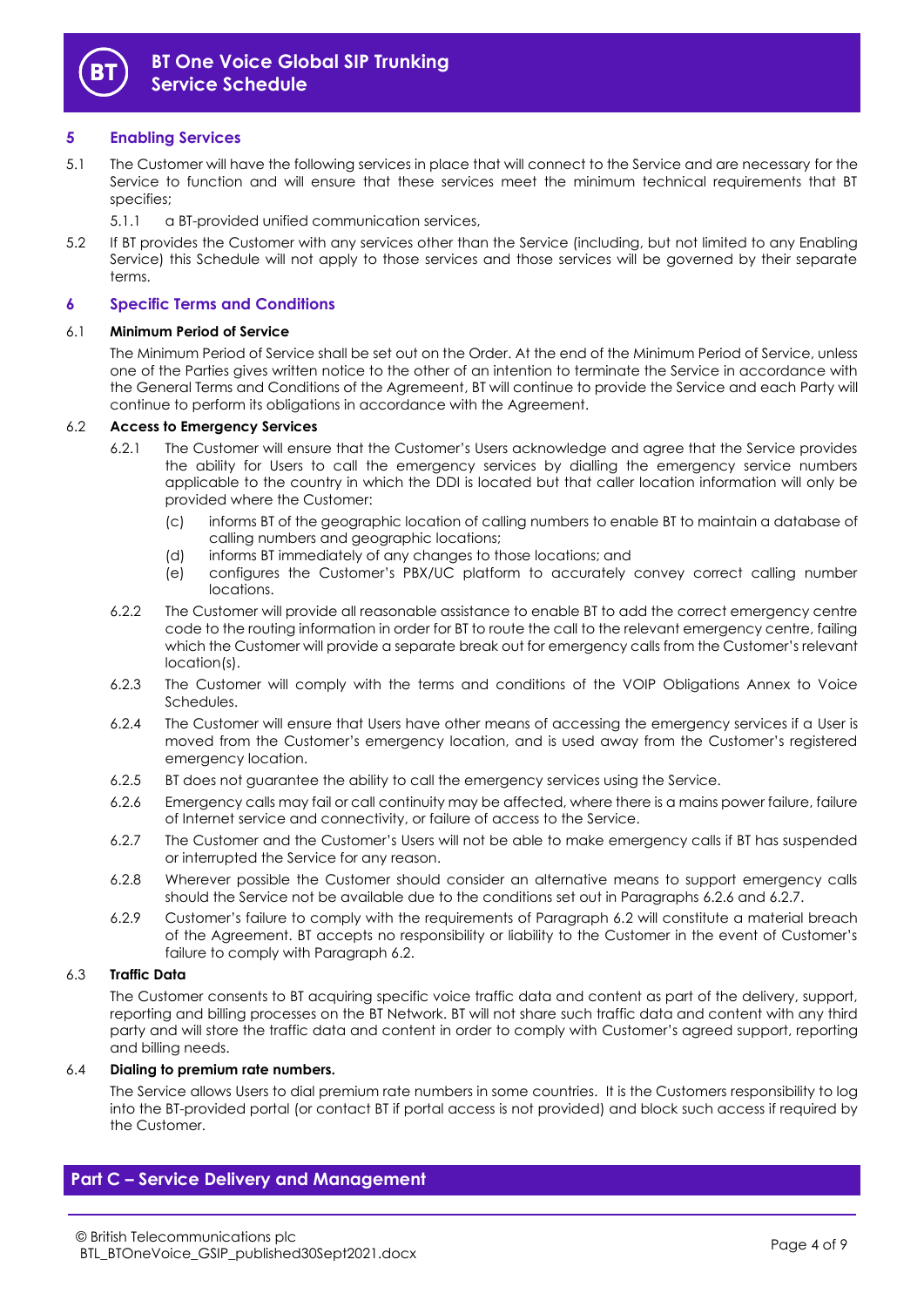

## **7 BT's Obligations**

## <span id="page-4-1"></span>7.1 **Service Delivery**

- Before the Operational Service Date and, where applicable, throughout the provision of the Service, BT:
	- 7.1.1 will provide the Customer with contact details for the helpdesk that the Customer will be able to contact to submit service requests, report Incidents and ask questions about the Service ("**Service Desk**");
	- 7.1.2 will provide the Customer with a date on which delivery of the Service (or each part of the Service, including to each Site) is due to start ("**Customer Target Date**") and will use commercially reasonable endeavours to meet any Customer Target Date.

## 7.2 **During Operation**

On and from the Operational Service Date, BT:

- 7.2.1 will respond and use reasonable endeavours to remedy an Incident without undue delay if the Customer reports an Incident on the BT Network;
- 7.2.2 where applicable, will maintain a web portal and server to provide the Customer with online access to reports;
- 7.2.3 may carry out maintenance from time to time and will endeavour to inform the Customer at least five Business Days before any Planned Maintenance on the BT Network and/or BT Equipment, however the Customer agrees that BT may inform the Customer with less notice than normal where emergency maintenance is required; and
- 7.2.4 may, where applicable, in the event of a security breach affecting the Service, require the Customer to change any or all of its passwords. BT does not guarantee the security of the Service against unauthorised or unlawful access or use.

## 7.3 **The End of the Service**

On termination of the Service by either Party, or expiry, BT may disconnect and remove any BT Equipment located at the Sites.

## **8 Customer Obligations**

### 8.1 **Service Delivery**

Before the Operation Service Date and, where applicable, throughout the provision of the Service by BT, the Customer will:

- <span id="page-4-0"></span>8.1.1 provide BT with the names and contact details of any individuals authorised to act on Customer's behalf for Service management matters ("**Customer Contact**");
- 8.1.2 provide BT with any information reasonably required without undue delay;
- 8.1.3 complete any preparation activities that BT may request to enable the Customer to receive the Services promptly and in accordance with any reasonable timescales;
- 8.1.4 in jurisdictions where an employer is legally required to make such disclosure to its employees and/or Users:
	- (a) inform its employees (individually or via local workers councils depending on applicable law) and Users that as part of the Service being delivered by BT, BT may monitor and report to the Customer the use of any targeted applications by Customer's employees and/or Users;
	- (b) ensure that Customer's employees and Users have consented or will be deemed to have consented to such monitoring and reporting (if such consent is legally required) in accordance with applicable law,
	- (c) inform Customer's employees and Users that the Service will provide itemised billing and calls will be logged; and
- 8.1.5 agree that the Customer will be liable to BT for any claims, losses, costs or liabilities incurred or suffered by BT due to Customer's failure to comply with this Paragraph; provide and maintain Enabling Services for use with the Service;
- 8.1.6 present BT with a network CLI which belongs to a BT-provisioned number block range and/or ported number block range;
- 8.1.7 be responsible for, and ensure the proper configuration of Customer's LAN, PBX equipment (or equivalent) and all End Points so that the User's location can be properly identified;
- 8.1.8 if the Customer has requested BT to supply the Service to Site(s) in Australia, notify BT with details of any change or update to Customer's address or registration information. BT is required by law to provide details of Customer's numbers hosted by the Service and registration information to the Integrated Public Number Database (IPND). The Customer must notify BT with details of any change or update to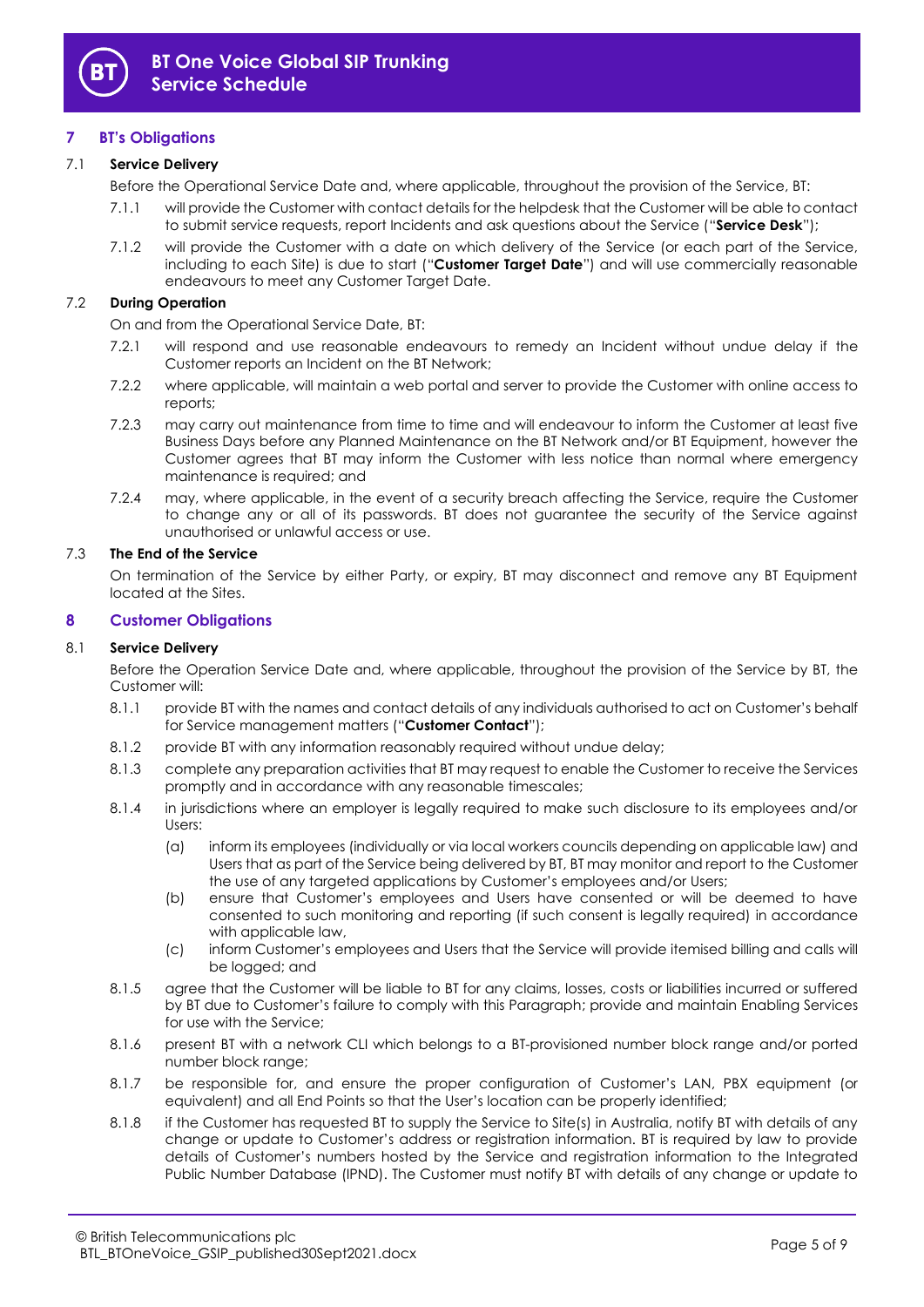Customer's address or other registration information. The Customer consents to BT disclosing this information to Telstra and third party providers solely for the purposes of maintaining the IPND. The IPND is managed by Telstra and BT is not responsible for any actions of Telstra in relation to the IPND. If requested by the Customer, the Customer further consents to BT's disclosure and use of this information for publication in Sensis directory listings;

8.1.9 if the Customer have requested BT to supply the Service to Site(s) in Italy, with regard to Paragraph 6.2.4, the Customer acknowledges that in such case, the geo location of the calls to the emergency services cannot be guaranteed. BT is required by law to provide details of Customer's Users and their numbers to comply with Italian laws and regulations. The Customer will inform the emergency services from which place in the Italian territory the Customer is calling. The Customer must notify BT with the details of any change or update to Customer's address or other registration information.

### 8.2 **Service Operation**

- 8.3 On and from the Operational Service Date, the Customer will:
	- 8.3.1 ensure that Users report Incidents to the Customer Contact and not to the Service Desk;
	- 8.3.2 ensure that the Customer Contact will take Incident reports from Users and pass these to the Service Desk using the reporting procedures agreed between the Parties, and will be available for all subsequent Incident management communications;
	- 8.3.3 monitor and maintain any Customer Equipment connected to the Service or used in connection with a Service;
	- 8.3.4 ensure that, where applicable, any Customer Equipment that is connected to the Service or that the Customer uses, directly or indirectly, in relation to the Service is:
		- (a) connected using the applicable BT Network termination point, or BT Partner network termination, unless the Customer has BT's permission to connect by another means and used in accordance with any instructions, standards and safety and security procedures applicable to the use of that Customer Equipment;
		- (b) adequately protected against viruses and other breaches of security;
		- (c) technically compatible with the Service and will not harm or damage BT Equipment, the BT Network, or any of BT's Partners', suppliers' or subcontractors' network or equipment; and
		- (d) approved and used in accordance with relevant instructions and applicable law;
	- 8.3.5 where applicable, immediately disconnect any Customer Equipment, or advise BT to do so at Customer's expense, if Customer Equipment does not meet any relevant instructions, standards or applicable law;
	- 8.3.6 where applicable, distribute, manage and maintain access profiles, passwords and other systems administration information relating to the control of Users' access to the Service;
	- 8.3.7 where applicable, maintain a list of current Users and immediately terminate access for any person who ceases to be an authorised User;
	- 8.3.8 where applicable, ensure the security and proper use of all valid User access profiles, passwords and other systems administration information used in connection with the Service and:
		- (a) inform BT immediately if a user ID or password has, or is likely to, become known to an unauthorised person, or is being or may be used in an unauthorised way; and
		- (b) take all reasonable steps to prevent unauthorised access to the Service;
	- 8.3.9 where applicable, if BT requests the Customer to do so in order to ensure the security or integrity of the Service, change any or all passwords and/or other systems administration information used in connection with the Service;
	- 8.3.10 where applicable, ensure that the maximum number of Users that the Customer authorises to access and use the Service ("**Authorised Users**") will not exceed the permitted number of User identities set out in the Order;
	- 8.3.11 where applicable, not allow any Authorised User subscription to be used by more than one individual User unless it has been reassigned in its entirety to another individual Authorised User, in which case the Customer will ensure the prior Authorised User will no longer have any right to access or use the Service; and
	- 8.3.12 where applicable, maintain a written, up to date list of current Authorised Users and provide such list to BT within five Business Days of BT's written request at any time.

## <span id="page-5-0"></span>**9 Notification of Incidents**

Where the Customer becomes aware of an Incident:

9.1 the Customer Contact will report it to BT's Service Desk;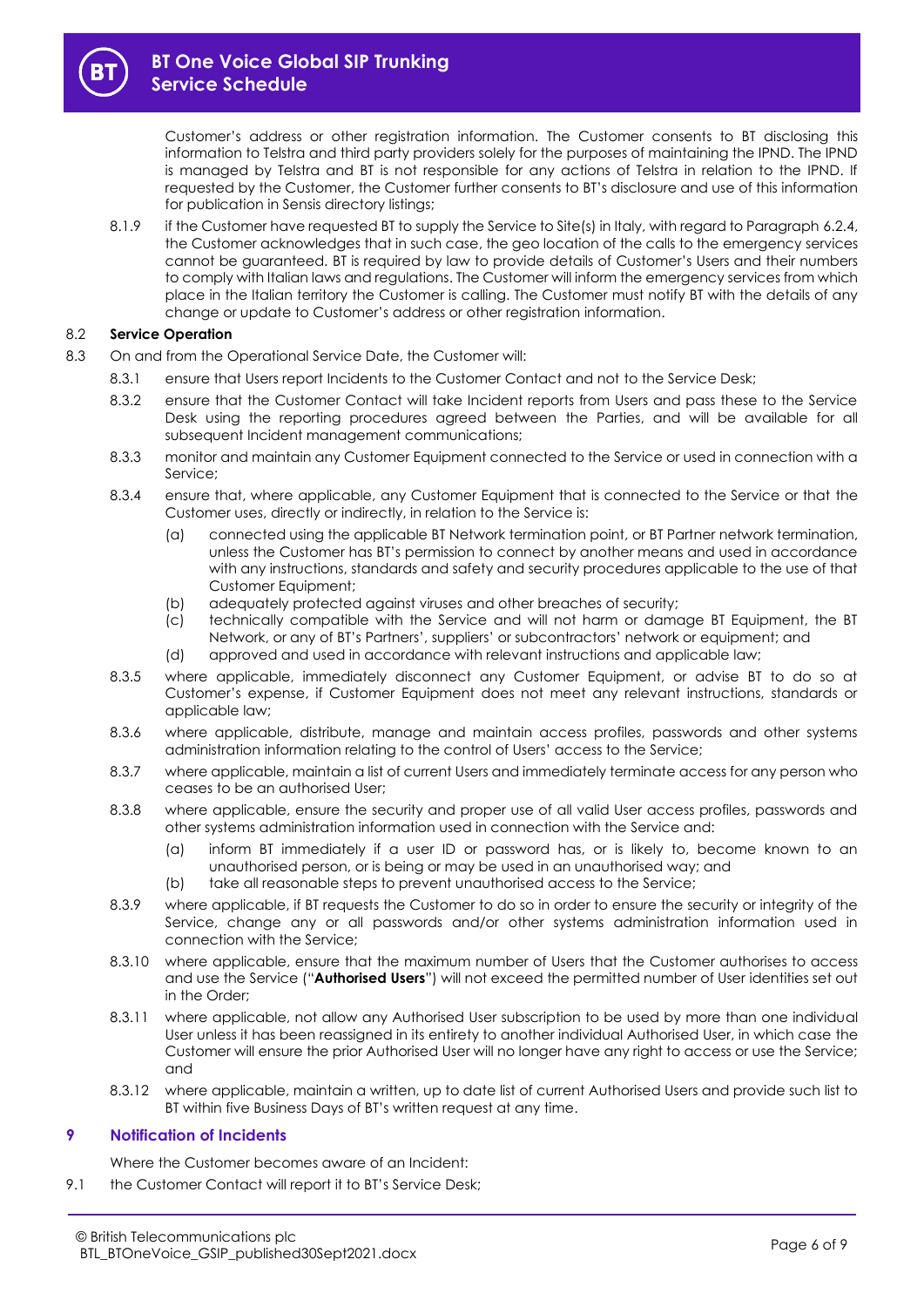

- <span id="page-6-0"></span>9.2 BT will give the Customer a unique reference number for the Incident ("**Ticket**");
- 9.3 BT will inform the Customer when BT believes the Incident is cleared, and will close the Ticket when:
	- 9.3.1 the Customer confirms that the Incident is cleared within 24 hours of being informed; or
		- 9.3.2 BT has attempted unsuccessfully to contact the Customer, in the way agreed between the Parties, in relation to the Incident and the Customer has not responded within 24 hours of BT's attempt to contact the Customer;
- 9.4 if the Customer confirms that the Incident is not cleared within 24 hours of being informed, the Ticket will remain open, and BT will continue to work to resolve the Incident.

## **10 Charges and Invoicing**

- 10.1 The applicable Charges (including any termination charges) and the related conditions to such Charges shall be set out on the Order.
- 10.2 BT will invoice the Customer for the Charges for the Service as set out in the amounts and currency specified in any Orders.
- 10.3 BT may invoice the Customer for any of the following in addition to the Charges set out in the Order:
	- 10.3.1 Incurred costs for investigating Incidents that the Customer reports to BT where BT finds no Incident or that the Incident is caused by something for which BT is not responsible under the Agreement;
	- 10.3.2 Charges for commissioning the Service outside of Business Hours;
	- 10.3.3 Incurred costs for restoring Service if the Service has been suspended in accordance with the General Terms and Conditions of the Agreement;
	- 10.3.4 Charges for cancelling the Service in accordance with the General Terms and Conditions of the Agreement;
	- 10.3.5 Charges for expediting provision of the Service at Customer's request after the Customer has been informed of the Customer Target Date;
	- 10.3.6 Costs BT may incur as a result of the Customer supplying incorrect information;
	- 10.3.7 Charges for any continued use of the Service after termination or expiry of the Service;
	- 10.3.8 where the Customer have selected BT One Voice Global SIP Trunking Service in North America, any Charges to recover the contributions required to be paid to emergency services funds at the North American state and local level. In addition BT may charge the Customer an additional Charge (as set out in the Order) per E911 or 911 call made in North America that is manually handled due to having incorrect or no record in the emergency calling database; and
	- 10.3.9 Charges for not complying with traffic profile requirements as in out in Paragraph [11.](#page-6-2)

## <span id="page-6-2"></span><span id="page-6-1"></span>**11 Traffic Profiles and Fair Use Policy**

- 11.1 The Customer agrees the pricing and quality of service is based on reasonable use of a PSTN service dedicated to business-oriented activities.
- 11.2 The User rental is subject to a fair usage allowance which is based on an aggregated average usage limit of 2580 minutes per User per annum. The international call usage limit is 250 minutes per User per annum in case of calling plans that include bundled international call minutes. The calling plans include calls to the following call types: Geographic, fixed to mobile, fixed IDD, and mobile IDD. All other call types are chargeable. If the average aggregated minutes per User per annum exceeds 2580 minutes then BT has the right to raise a one off charge for the additional minutes at a rate as set out in the Order.
- 11.3 For deviations from reasonable use of a PSTN service, BT may:
	- 11.3.1 block all traffic; and/or
	- 11.3.2 revise the Charges to be applied to such delivery. Any new Charges will be agreed on a new Order. If the Customer and BT do not reach agreement on the new Charges to apply then the traffic will remain blocked.
- 11.4 The Customer is responsible for paying all Charges for communications originated by abuses, failures, frauds, etc. originated in equipment and content managed by the Customer, including those originated by persons not authorized by the Customer who have accessed the equipment or content by any means, either locally or remotely.

# **12 Service Amendment**

<span id="page-6-3"></span>12.1 The Customer may request, by giving BT written notice, a change to: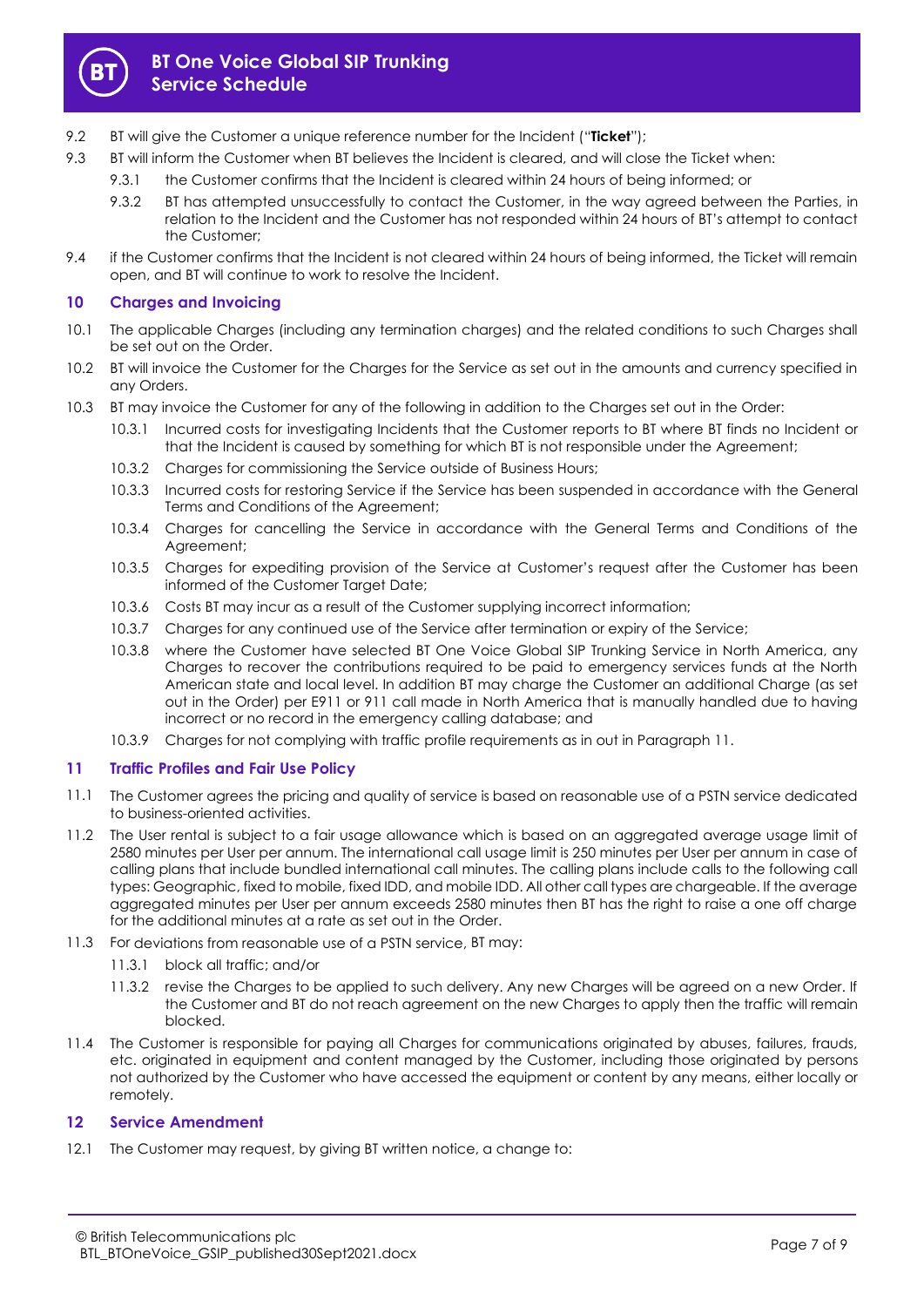

# **BT One Voice Global SIP Trunking Service Schedule**

- 12.1.1 an Order for the Service (or part of an Order) at any time before the applicable Operational Service Date; or
- 12.1.2 the Service at any time after the Operational Service Date.
- 12.2 If the Customer exercises its right under Paragraph [12.1](#page-6-3), and except where a change results from BT's failure to comply with BT's obligations under the Agreement, BT will, within a reasonable time, provide the Customer with a written estimate, including:
	- 12.2.1 the likely time required to deliver the changed Service; and
	- 12.2.2 any changes to the Charges due to the changed Service.
- 12.3 BT has no obligation to proceed with any change that the Customer requests under Paragraph [12.1,](#page-6-3) unless and until the Parties agree in writing on the necessary changes to the Charges, implementation timetable and any other relevant terms of the Agreement to take account of the change.
- 12.4 If BT changes a Service prior to the Operational Service Date because the Customer have given BT incomplete or inaccurate information, the Customer shall pay any extra costs incurred by BT for such change.

## **13 Data Processing**

This Paragraph supplements the data provisions as set out in the General Terms and Conditions of the Agreement:

### 13.1 **The nature and purpose of the Processing of Customer Personal Data.**

- (a) The BT One Voice Global SIP Trunking Service provides a full PSTN/ISDN replacement service supporting outgoing and incoming PSTN calls, calls to emergency services and most call types to local (national) services.
- (b) BT provides billing information and utilises end user usage data.
- (c) Due to the nature of the Service, Personal Data of across all categories could be processed, eg: included within voice mail messages or collaboration session recordings but for these, the Customer is the Data Controller.
- (d) Telephone regulatory obligations require BT to store address / site information for IP number ranges that BT manages and provides to the Customer. IP to telephone number to site address information is required by emergency and law enforcement services.

### 13.2 **The types of Customer Personal Data Processed**

The types of Customer Personal Data Processed by BT or its Sub-Processors or the Customer will be:

- (a) website or IP address;
- (b) name;
- (c) business address;
- (d) telephone number;
- (e) email address;
- (f) job title;
- (g) company name;
- (h) contact records;
- (i) Call / usage records
- (j) Customer consents (evidence of obtaining) and marketing preferences
- (k) Service plans (details of products and services taken by Customer)
- (l) Customer account number and billing details
- (m) Call or voice recordings
- (n) Password details
- (o) Location data
- (p) Traffic data (including type of traffic)

### 13.3 **Data Subjects categories**

The Customer Personal Data will concern the following categories of Data Subjects:

- (a) Customer employees;
- (b) Customer customers or third parties; and